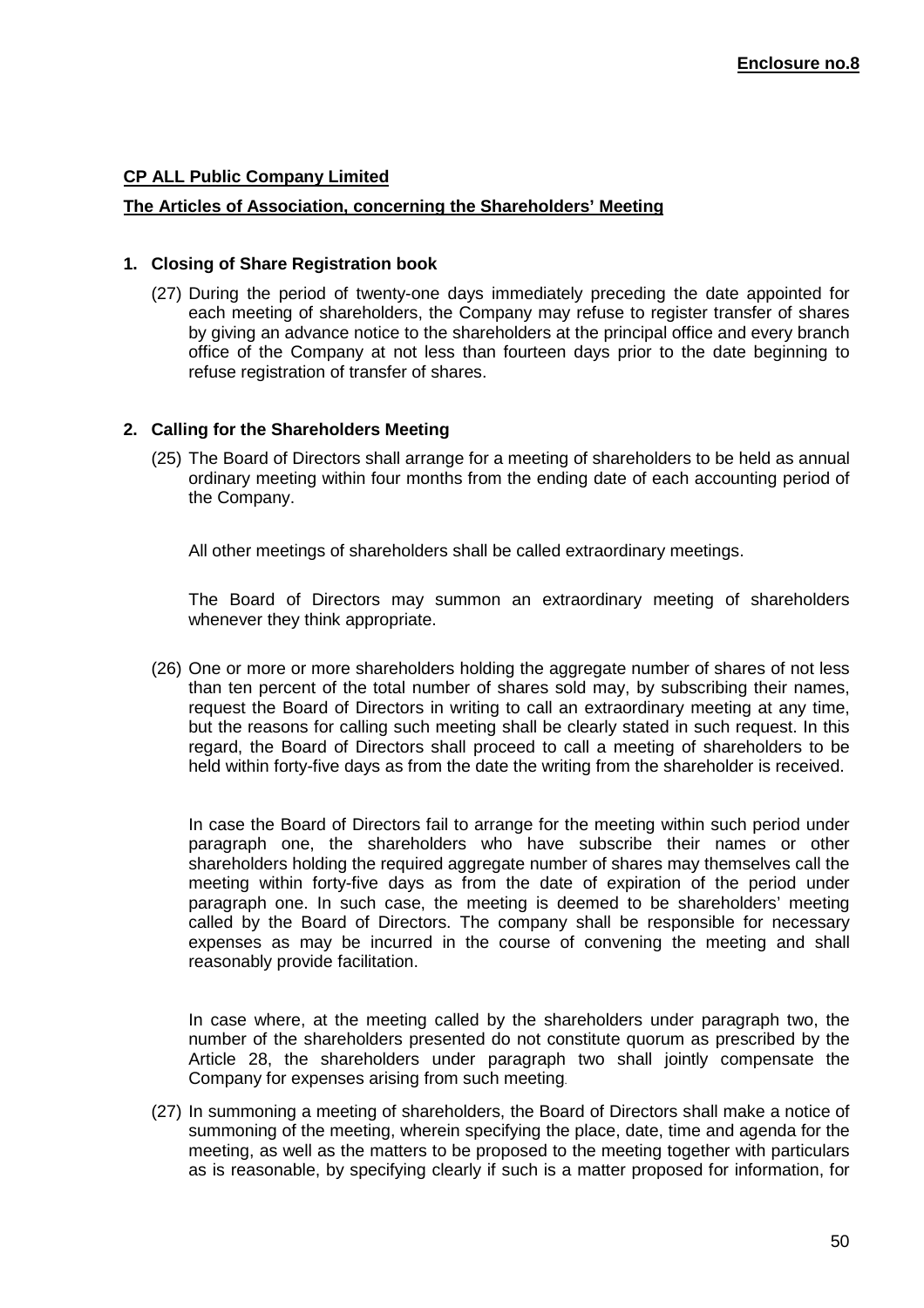approval or for consideration, as the case may be, including the opinion of the Board of Directors on the said matters, and send same to the shareholders and the Registrar for their information at not less than seven days prior to the date appointed for the meeting and advertise such notice of the summoning of meeting in newspaper for three consecutive days at not less than three days before the date appointed for the meeting.

The place for holding the meeting need not be in the locality in which the principal office of the Company is situated. The meeting may be held at any other place as the Board of Directors may deem appropriate.

- (31) Businesses that should be transacted at an annual ordinary meeting are as follows:
	- (1) Consideration of the report of the Board of Directors on the results of the operation of the Company in the year just passed, as presented to the meeting;
	- (2) Consideration and adoption of the balance sheet and the profit and loss account
	- (3) Consideration of the appropriation of profit;
	- (4) Election of Directors to replace those who retire by rotation;
	- (5) Appointment of auditors and fixing of the auditors' fee;
	- (6) Other businesses.
- (34) The Board of Directors must cause to be prepared a balance sheet and a profit and loss account as at the ending date of each accounting period of the Company for submission to the shareholders at the annual ordinary meeting for consideration and adoption. The Board of Directors must cause the said balance sheet and profit and loss account to be examined by the auditor before submission to the meeting of shareholders.
- (35) The Board of Directors must send the following documents to the shareholders together with the notice of the summoning of the annual ordinary meeting:
	- (1) Copies of the balance sheet and the profit and loss account as have been examined by the auditor, together with the report of the auditor;
	- (2) Annual report of the Board of Directors.
- (36) The auditor must not hold office as a Director, staff member, employee or any other officer of the Company.

## **3. The quorum**

(28) The quorum necessary for the transaction of business at a meeting of shareholders shall be a number of not less than twenty-five shareholders or their proxies (if any) or a number of not less than one-half of the total number of shareholders who represent an aggregate number of not less than one-third of the total number of issues shares.

Where it appears that, at any meeting of shareholders, a quorum is not present after an hour has elapsed from the appointed time; if the meeting is one summoned upon the requisition of the shareholders, it shall be dissolved. If such the Meeting of shareholders has not been called upon the request from shareholders, then another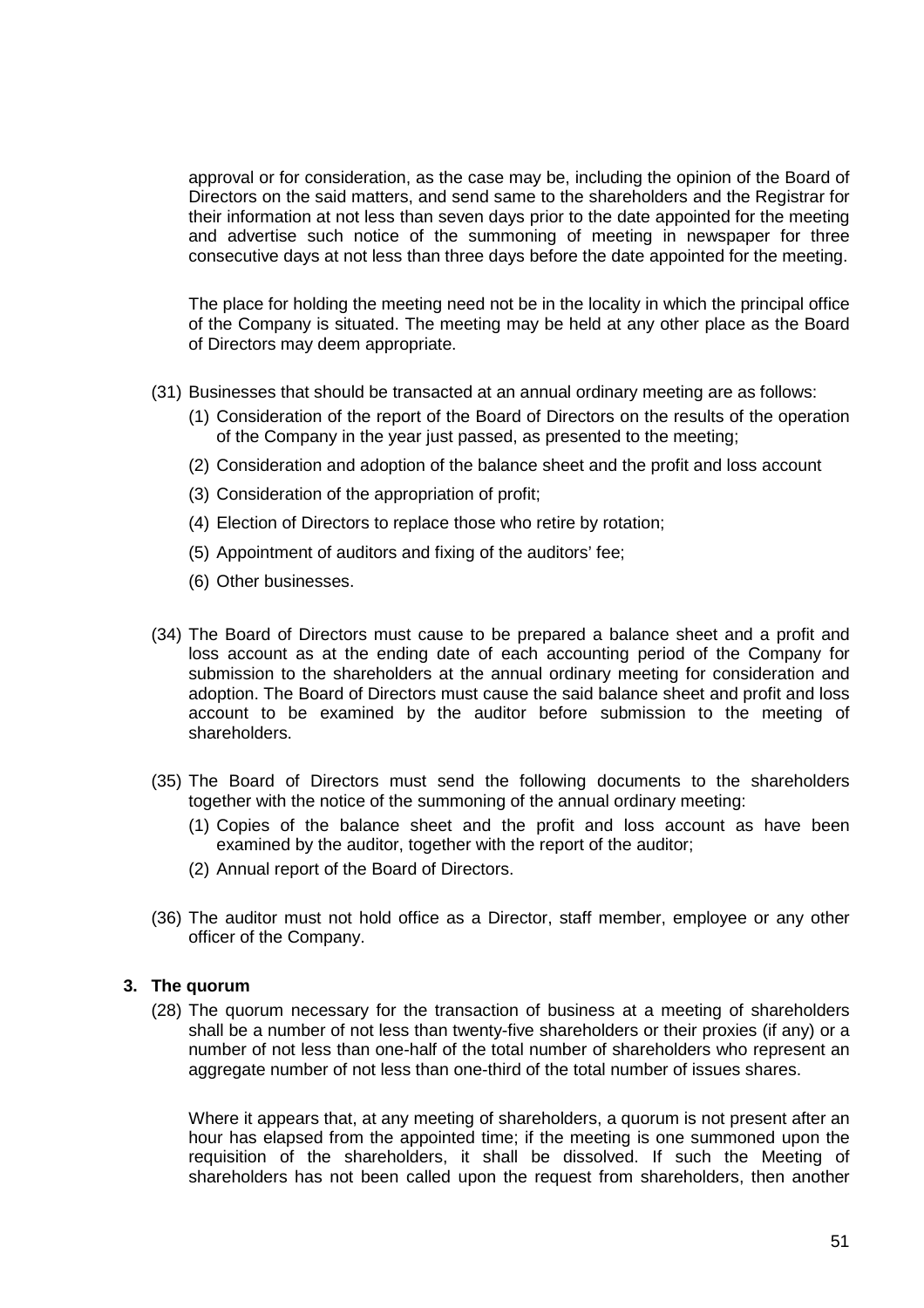meeting shall be summoned and notice of the summoning of such meeting shall be sent to the shareholders at not less than seven days prior to the date appointed for the meeting and at such subsequent meeting no quorum shall be necessary.

The Chairman of the Board of Directors shall preside at the meeting of shareholders. In case the Chairman of the Board of Directors is not present at the meeting or is incapable of acting; if there is a Vice-Chairman of the Board of Directors, the Vice-Chairman of the Board of Directors shall take the chair; if there is no Vice-Chairman of the Board of Directors, of if there is a Vice-Chairman of the Board of Directors but he is incapable of acting, the meeting shall elect one shareholder who is present at the meeting to be chairman of the meeting.

#### **4. Voting**

- (29) In voting, each shareholder shall have votes at equal to the number of shares he holds, as one share shall be counted as one vote. Voting shall be done openly, except where not less than five shareholders requisition for the voting to be done by poll and such is approved by the meeting, where it shall be so. The method of voting by poll shall be as prescribed by the chairman of the meeting.
- (30) A resolution of a meeting of shareholders shall be supported by such vote as follows:
	- (1) In normal cases, it shall be supported by a majority of votes of the shareholders who are present at the meeting and vote thereat; in case of an equality of votes, the chairman of the meeting shall have an additional vote as a casting vote.

(The agendas in the meeting are: to consider and approve the Statement of Financial Position and Statement of Income for the year ended December 31, 2018, to consider and approve an appropriation of profit and approve the dividend payment, to consider and elect directors to replace the directors who retire by rotation, and to consider and appoint the Company's auditors and fix their remuneration.)

- (2) In the following cases, it shall be supported by a vote not less than three-fourths of the total number of votes of the shareholders who are present at the meeting and are entitled to vote:
	- (a) Sale or transfer of the whole or any substantial part of the business of the Company to another person;
	- (b) Purchase or taking transfer of the business of another company or a private company;
	- (c) Execution, alteration or termination of a contract respecting the leasing of the whole or any substantial part of the business of the Company, the authorization of another person to manage the business of the Company or the merger of the Company with another person for purposes of profit and loss sharing;
	- (d) Alteration or amendment of the Memorandum of Association or the Article of Association of the Company. (The agenda in this meeting is to consider and approve the amendment of Clause 3 (Objectives) of the Company's Memorandum of Association)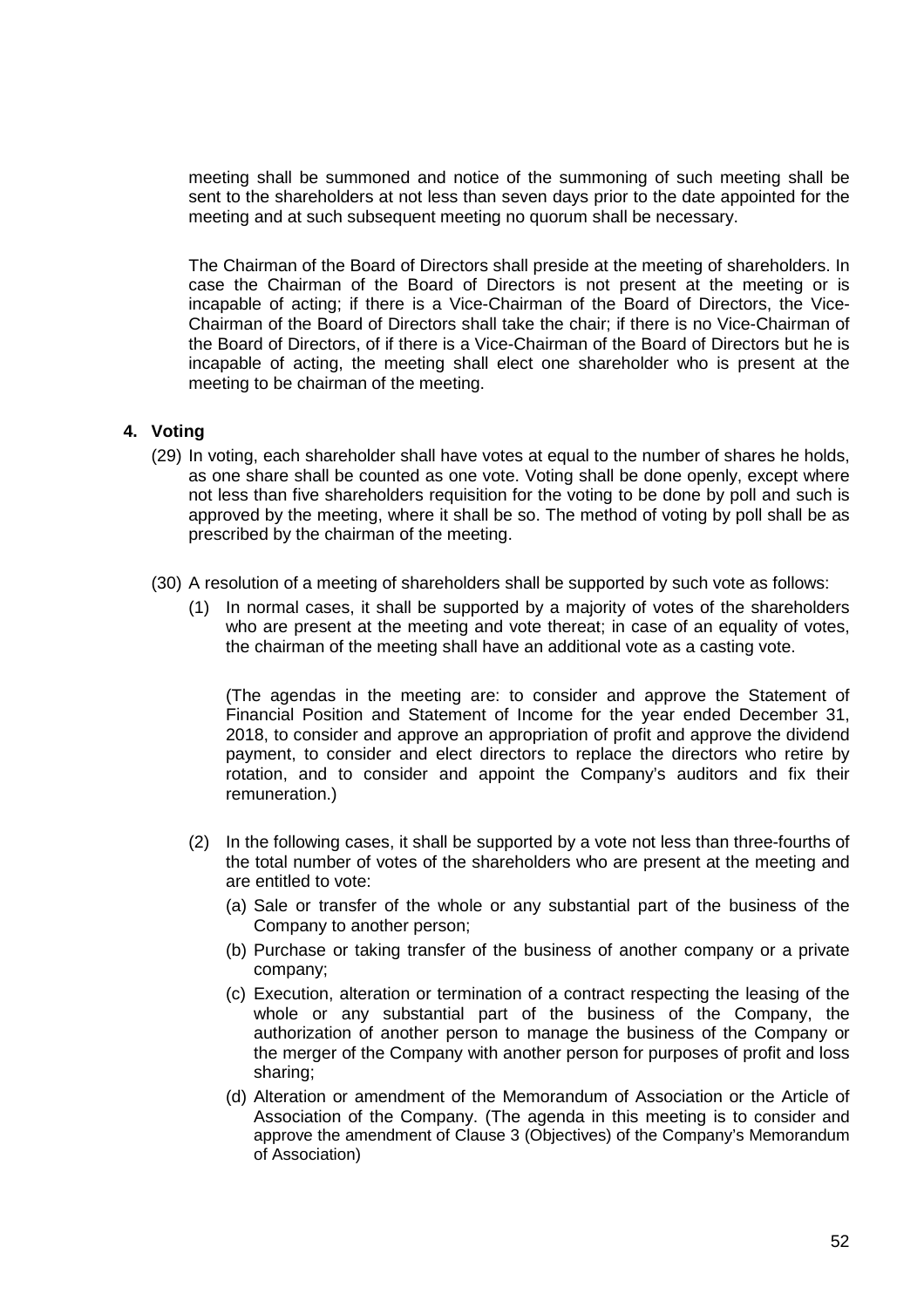(e) Increase of the capital, reduction of the capital, issuance of debentures, amalgamation or dissolution of the Company.

However, due to the Company's Articles of Association has not specified the number of votes of shareholders to support the voting, therefore in the agenda item: to consider and approve the remuneration for directors, the voting shall be following to the Public Company Act B.E. 2535, Section 90 which stipulated that it shall be supported by vote of not less than two-thirds of the total number of votes of the shareholders who are present at the meeting.

- (10) Directors shall be elected by a majority of votes at a meeting of shareholders in accordance with the following rules and procedures:
	- (1) Each shareholder shall have one vote for each share of which he is the holder.
	- (2) Each shareholder must use all of his votes in (1) to elect one or several persons as Directors and may not allocate the votes in favour of any one person at any large or small number.
	- (3) The persons who win the highest votes in descending order shall be elected Director at equal to the number of Directors to be elected at that time. In case the persons elected next in the descending line win an equal number of votes, resulting in the number of Directors to be elected at that time to be exceeded, the chairman shall decide.

#### **5. Compensation**

(24) A Director is entitled to compensation from the Company in the form of salary, reward, meeting allowance, gratuity, bonus or other form of remuneration in accordance with the Articles of Association or as determined or laid down as a rule or fixed from time to time or until further change by the shareholders in meeting and is entitled to allowance and welfare benefits according to the regulations of the Company.

 The provisions in paragraph one shall not affect the right to receive remuneration or benefits from the Company in the capacity of employees of the Company of the officers or employees of the Company who are elected Directors of the Company.

#### **6. Dividend and Legal reserve**

(37) No dividend shall be paid otherwise than out of profits. In case the Company still has accumulated losses, no dividend may be paid.

Dividend shall be distributed by the number of shares and in the same amount for each share. Payment of dividend requires the approval of the shareholders in meeting.

The Board of Directors may pay interim dividends to the shareholders from time to time when they consider that such is justified by the profits of the Company and report it to the following meeting of shareholders.